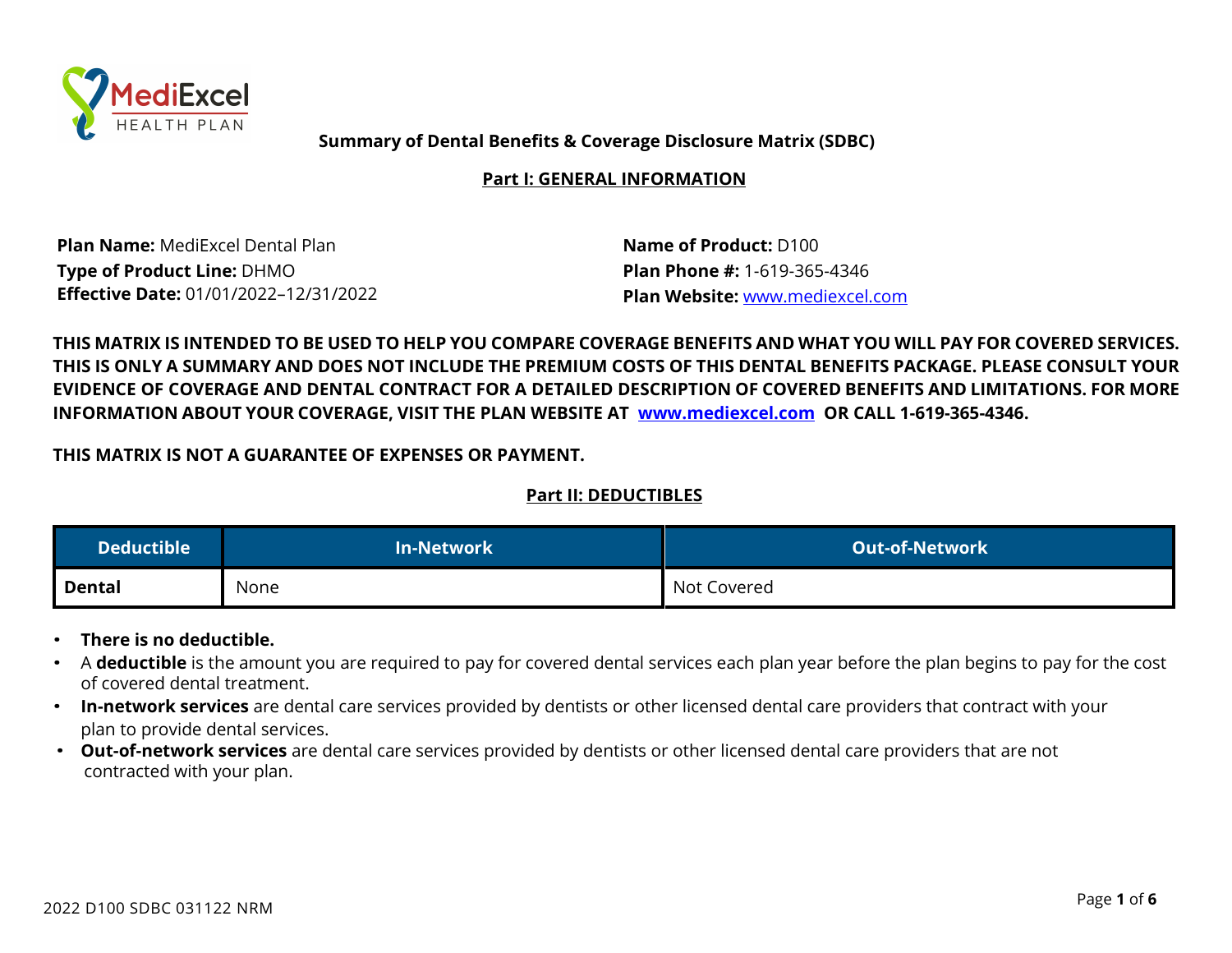#### **Part III: MAXIMUMS PLAN WILL PAY**

| <b>Maximums</b>                               | <b>In-Network</b> | <b>Out-of-Network</b> |
|-----------------------------------------------|-------------------|-----------------------|
| <b>Annual Maximum</b> None                    |                   | Not Covered           |
| Lifetime<br><b>Maximum for</b><br>Orthodontia | None              | Not Covered           |

 **Annual maximum** is the maximum dollar amount your plan will pay toward the cost of dental care within a specific period of time, usually a consecutive 12-month or calendar year period.

 **Lifetime maximum** means the maximum dollar amount your plan providing dental benefits will pay for the life of the enrollee. Lifetime maximums usually apply to specific services, such as orthodontic treatment.

### **Part IV: WAITING PERIODS**

**Waiting Periods**: A waiting period is the amount of time that must pass before you are eligible to receive benefits or services for all or certain dental treatments. **Your dental benefits plan has no waiting period.**

## **Part V: WHAT YOU WILL PAY**

All copayments and coinsurance costs shown in this chart apply after your deductible has been met if a deductible applies. The Common Dental Procedures fit into one of the following applicable categories: Preventive & Diagnostic, Basic or Major. The Benefit Limitations and Exclusions column includes common limitations and exclusions only. For a full list, see the full disclosure document referenced in the Benefit Limitations and Exclusions column.

| <b>Common Dental</b><br><b>Procedures</b> | <b>Category</b>            | <b>In-Network</b> | <b>Out-of-Network</b> | <b>Benefit Limitations and Exclusions</b>                                                                                                                                                                                             |
|-------------------------------------------|----------------------------|-------------------|-----------------------|---------------------------------------------------------------------------------------------------------------------------------------------------------------------------------------------------------------------------------------|
| <b>Oral Exam</b>                          | Preventive &<br>Diagnostic | No charge         | Not Covered           | Benefit is limited to two oral evaluations per calendar<br>year. For more information about dental limitations and<br>exceptions, consult your 2022 Dental Plan Combined<br>Evidence of Coverage & Disclosure Form on Page<br>EOC-19. |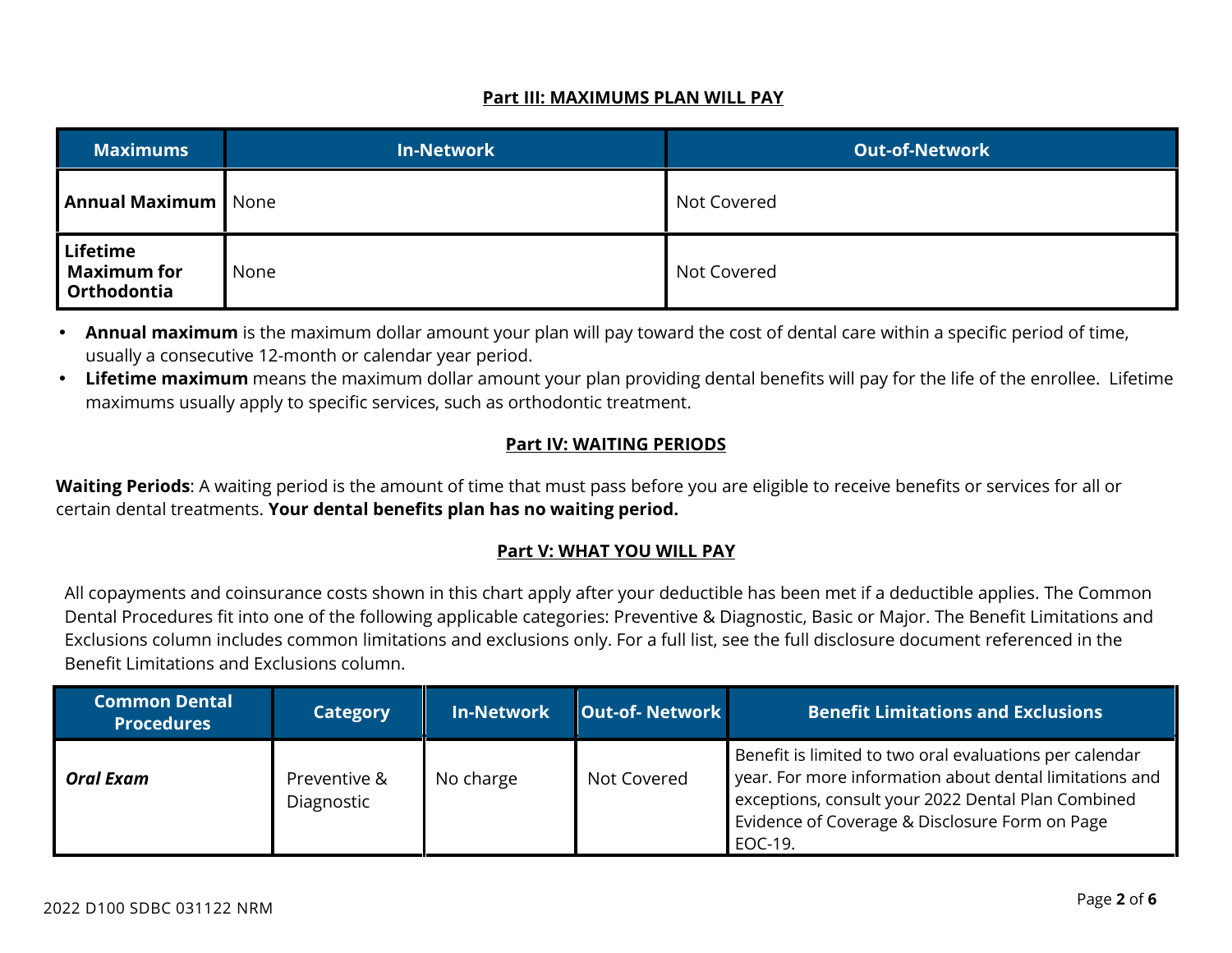| <b>Common Dental</b><br><b>Procedures</b>                  | <b>Category</b>            | <b>In-Network</b> | <b>Out-of-Network</b> | <b>Benefit Limitations and Exclusions</b>                                                                                                                                                                                      |
|------------------------------------------------------------|----------------------------|-------------------|-----------------------|--------------------------------------------------------------------------------------------------------------------------------------------------------------------------------------------------------------------------------|
| <b>Bitewing X-ray</b>                                      | Preventive &<br>Diagnostic | No charge         | Not Covered           | Bitewing x-rays are limited to no more than one series of<br>four films in any six-month period.                                                                                                                               |
|                                                            |                            |                   |                       | For more information about dental limitations and<br>exceptions, Consult your 2022 Dental Plan Combined<br>Evidence of Coverage & Disclosure Form on Page<br>EOC-18.                                                           |
| <b>Cleaning (Adult)</b>                                    | Preventive &<br>Diagnostic | No charge         | Not Covered           | Benefit is limited to two cleanings per calendar year.<br>For more information about dental limitations and<br>exceptions, consult your 2022 Dental Plan Combined<br>Evidence of Coverage & Disclosure Form on Page<br>EOC-18. |
| <b>Filling</b>                                             | <b>Basic</b>               | \$25              | Not Covered           |                                                                                                                                                                                                                                |
| <b>Extraction, Erupted</b><br><b>Tooth or Exposed Root</b> | <b>Basic</b>               | \$65              | Not Covered           |                                                                                                                                                                                                                                |
| <b>Root Canal</b>                                          | Major                      | \$140             | Not Covered           | For more information about dental limitations and<br>exceptions, consult your 2022 Dental Plan Combined<br>Evidence of Coverage & Disclosure Form on Page EOC-20.                                                              |
| <b>Scaling and Root Planing</b>                            | <b>Basic</b>               | \$30              | Not Covered           | Periodontal maintenance is allowed following active<br>periodontal therapy once every six months.                                                                                                                              |
|                                                            |                            |                   |                       | For more information about dental limitations and<br>exceptions, consult your 2022 Dental Plan Combined<br>Evidence of Coverage & Disclosure Form on Page<br><b>EOC-20.</b>                                                    |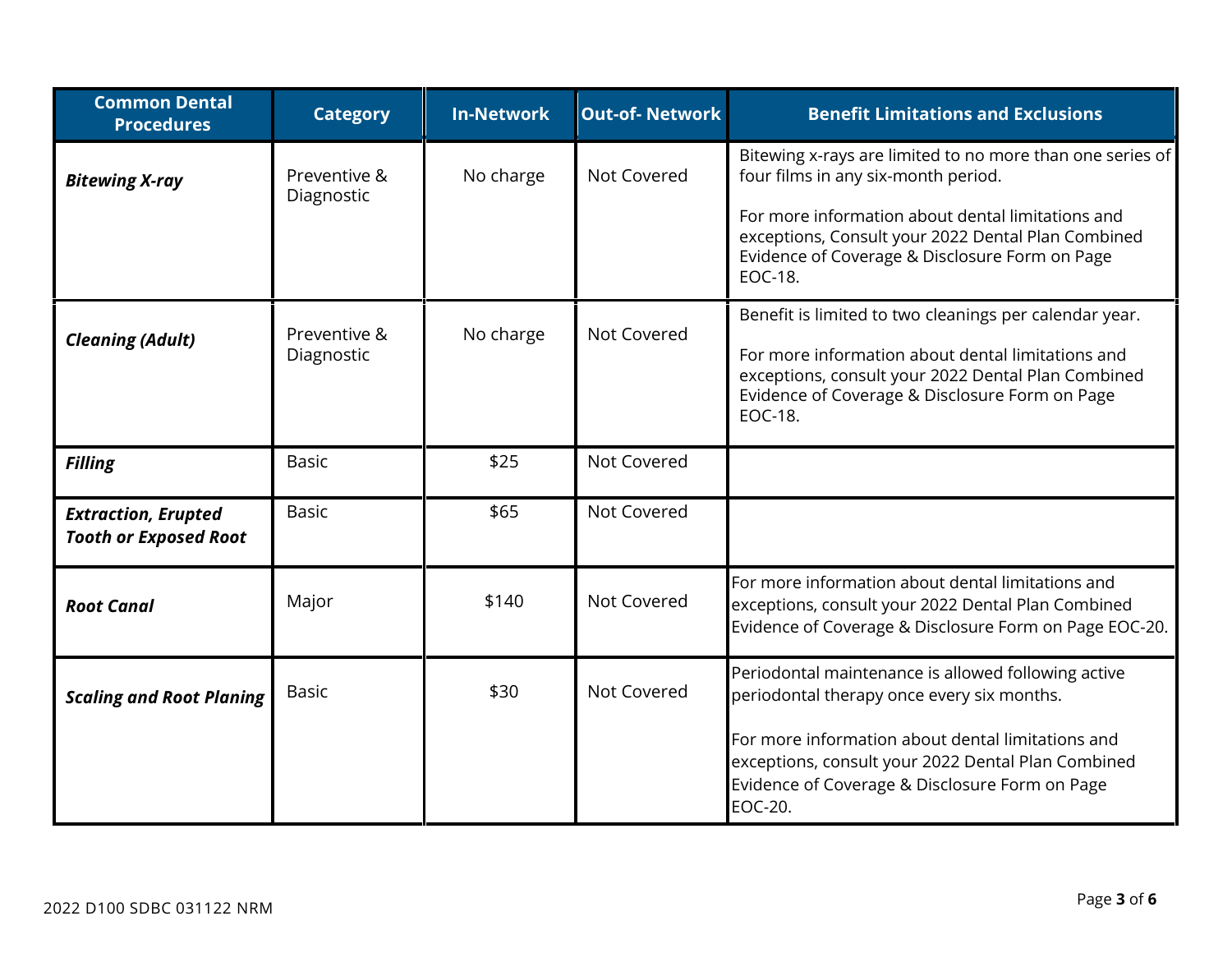| <b>Common Dental</b><br><b>Procedures</b>                              | <b>Category</b> | <b>In-Network</b> | <b>Out-of-Network</b> | <b>Benefit Limitations and Exclusions</b>                                                                                                                                                                                                                                                                                                                                      |
|------------------------------------------------------------------------|-----------------|-------------------|-----------------------|--------------------------------------------------------------------------------------------------------------------------------------------------------------------------------------------------------------------------------------------------------------------------------------------------------------------------------------------------------------------------------|
| <b>Ceramic Crown</b>                                                   | Major           | \$190             | Not Covered           | Crowns, Jackets, Inlays and Onlays are benefits on the<br>same tooth only once every five years.                                                                                                                                                                                                                                                                               |
|                                                                        |                 |                   |                       | For more information about dental limitations and<br>exceptions, consult your 2022 Dental Plan Combined<br>Evidence of Coverage & Disclosure Form on Page EOC-19.                                                                                                                                                                                                              |
| <b>Removable Partial</b><br><b>Denture</b>                             | Major           | \$160             | Not Covered           | Replacement of an existing appliance only if the<br>appliance is over five years old.<br>For more information about dental limitations and<br>exceptions, consult your 2022 Dental Plan Combined<br>Evidence of Coverage & Disclosure Form on Page<br>EOC-21.                                                                                                                  |
| <b>Extraction, Erupted</b><br><b>Tooth with Bone</b><br><b>Removal</b> | <b>Basic</b>    | \$25              | Not Covered           |                                                                                                                                                                                                                                                                                                                                                                                |
| <b>Orthodontia</b>                                                     | Orthodontia     | \$1,400           | Not Covered           | Three recementations or replacements of a bracket/band<br>on the same tooth or a total of five rebracketings/<br>rebandings on different teeth during the covered course<br>of treatment are Benefits.<br>For more information about dental limitations and<br>exceptions, consult your 2022 Dental Plan Combined<br>Evidence of Coverage & Disclosure Form on Page<br>EOC-23. |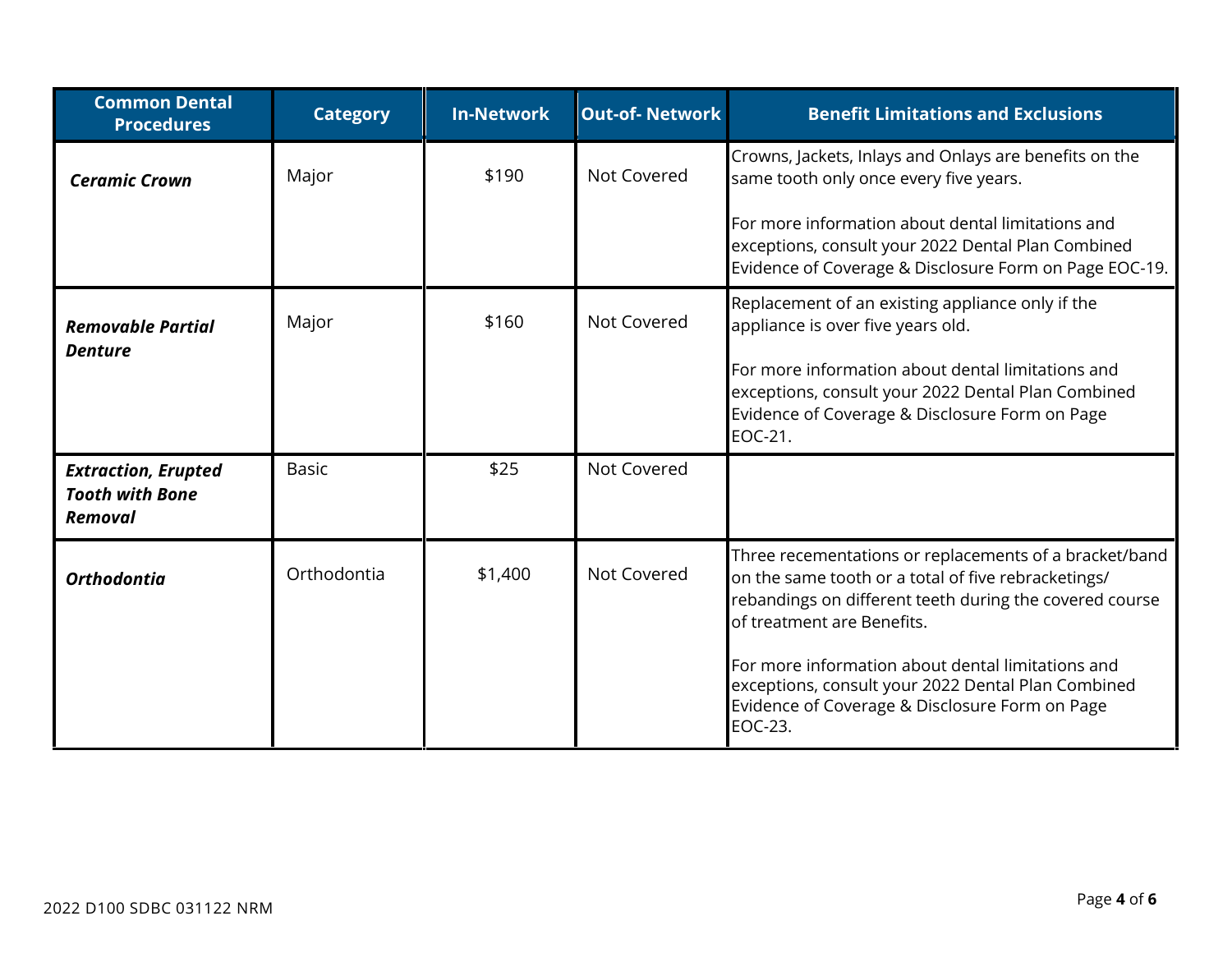#### **Part VI: COVERAGE EXAMPLES**

**THESE EXAMPLES DO NOT REPRESENT A COST ESTIMATOR OR GUARANTEE OF PAYMENT.** The examples provided represent commonly used services in the categories of Diagnostic and Preventive, Basic and Major Services for illustrative purposes and to compare this product to other dental products you may be considering. Your actual costs will likely be different from those shown in the chart below depending on the actual care you receive, the prices your providers charge and many other factors. Focus on the cost sharing amounts (deductibles, copayments, and coinsurance) and the summary of excluded services under the plan.

| Dana Has a Dental Appointment<br>with a New Dentist | <b>Sam Needs a Tooth Filled</b>                   | <b>Maria Needs a Crown</b>          |
|-----------------------------------------------------|---------------------------------------------------|-------------------------------------|
| New patient exam, x-rays (FMX)<br>and cleaning      | Resin-based composite – one surface,<br>posterior | Crown – porcelain/ceramic substrate |

| <b>Dana's Visit</b>                                  | <b>Dana's Cost</b>                                   | <b>Sam's Visit</b>                                   | <b>Sam's Cost</b>                                     | <b>Maria's Visit</b>                                 | <b>Maria's Cost</b>                                    |
|------------------------------------------------------|------------------------------------------------------|------------------------------------------------------|-------------------------------------------------------|------------------------------------------------------|--------------------------------------------------------|
| <b>Total Cost of Care</b>                            | In-network:<br>\$400                                 | <b>Total Cost of Care</b>                            | In-network:<br>\$150                                  | <b>Total Cost of Care</b>                            | In-network:<br>\$1,300                                 |
|                                                      | <b>Out-of-network:</b><br>\$550                      |                                                      | <b>Out-of-network:</b><br>\$200                       |                                                      | <b>Out-of-network:</b><br>\$1,750                      |
| <b>Deductible</b>                                    | In-network:<br>Not Applicable                        | <b>Deductible</b>                                    | In-network:<br>Not Applicable                         | <b>Deductible</b>                                    | In-network:<br>Not Applicable                          |
|                                                      | <b>Out-of-network:</b><br>Not Applicable             |                                                      | <b>Out-of-network:</b><br>Not Applicable              |                                                      | <b>Out-of-network:</b><br>Not Applicable               |
| <b>Annual Maximum</b>                                | In-network:<br>Not Applicable                        | <b>Annual Maximum</b>                                | In-network:<br>Not Applicable                         | <b>Annual Maximum</b>                                | In-network:<br>Not Applicable                          |
| (Plan Will Pay)                                      | <b>Out-of-network:</b><br>Not Applicable             | (Plan Will Pay)                                      | Out-of-network:<br>Not Applicable                     | (Plan Will Pay)                                      | <b>Out-of-network:</b><br>Not Applicable               |
| <b>Patient Cost</b><br>(copayment or<br>coinsurance) | In-network:<br>\$0<br><b>Out-of-Network:</b><br>100% | <b>Patient Cost</b><br>(copayment or<br>coinsurance) | In-network:<br>\$25<br><b>Out-of-Network:</b><br>100% | <b>Patient Cost</b><br>(copayment or<br>coinsurance) | In-network:<br>\$190<br><b>Out-of-network:</b><br>100% |
|                                                      |                                                      |                                                      |                                                       |                                                      |                                                        |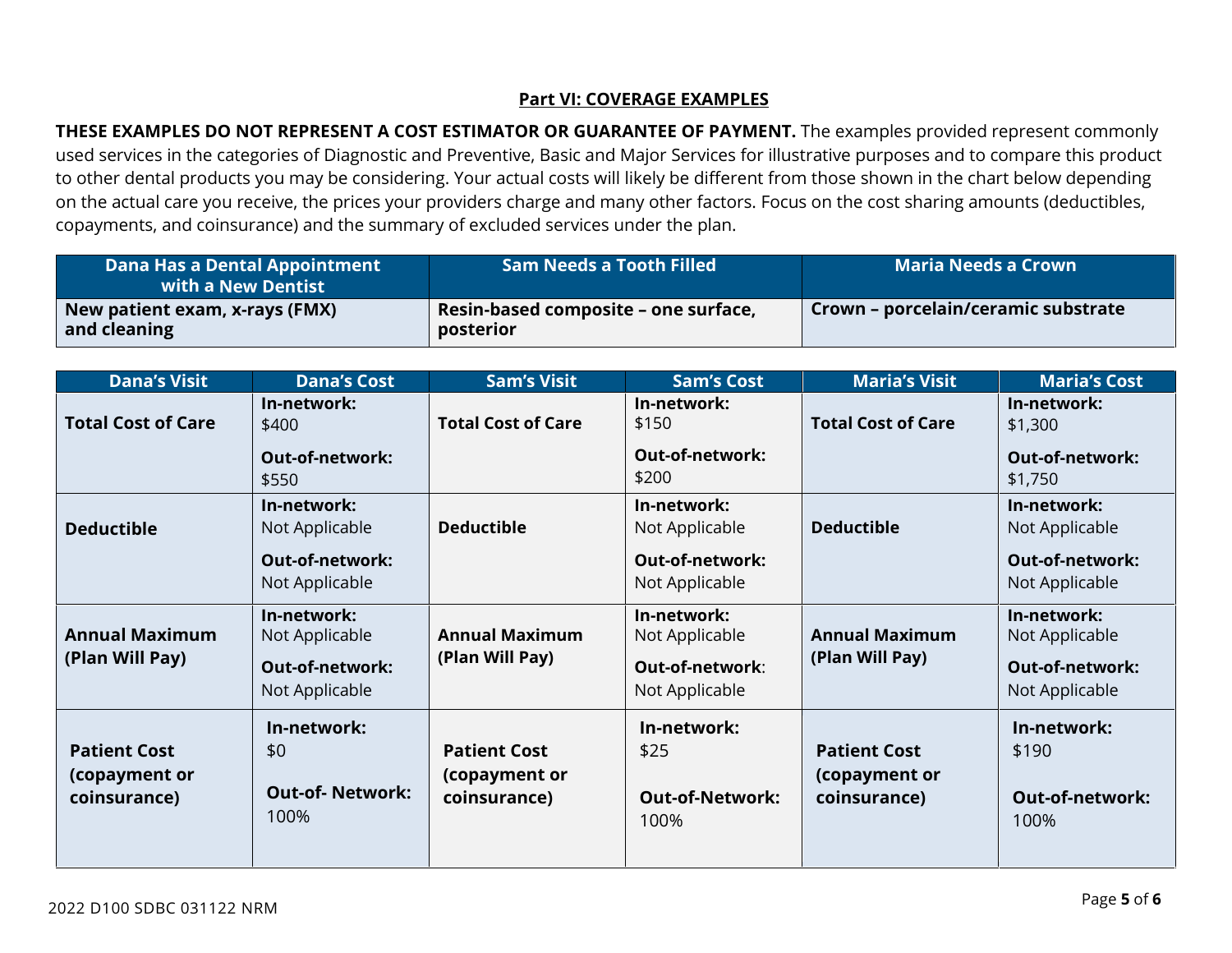| <b>Dana's Visit</b>                                                                                          | <b>Dana's Cost</b>                                                                                                                                                                                                                                                                                                                                                                | <b>Sam's Visit</b>                                                                                          | <b>Sam's Cost</b>                                                                                                                                                                                                                   | <b>Maria's Visit</b>                                                                                          | <b>Maria's Cost</b>                                                                                                                                                                                                                                                                                        |
|--------------------------------------------------------------------------------------------------------------|-----------------------------------------------------------------------------------------------------------------------------------------------------------------------------------------------------------------------------------------------------------------------------------------------------------------------------------------------------------------------------------|-------------------------------------------------------------------------------------------------------------|-------------------------------------------------------------------------------------------------------------------------------------------------------------------------------------------------------------------------------------|---------------------------------------------------------------------------------------------------------------|------------------------------------------------------------------------------------------------------------------------------------------------------------------------------------------------------------------------------------------------------------------------------------------------------------|
| In this example,<br>Dana would pay<br>(includes copays/<br>coinsurance and<br>deductible, if<br>applicable): | In-network:<br>\$0<br>Out-of-network:<br>\$550                                                                                                                                                                                                                                                                                                                                    | In this example,<br>Sam would pay<br>(includes copays/<br>coinsurance and<br>deductible, if<br>applicable): | In-network:<br>\$25<br><b>Out-of-network:</b><br>\$200                                                                                                                                                                              | In this example,<br>Maria would pay<br>(includes copays/<br>coinsurance and<br>deductible, if<br>applicable): | In-network:<br>\$190<br><b>Out-of-network:</b><br>\$1,750                                                                                                                                                                                                                                                  |
| <b>Summary of what</b><br>is not covered or<br>subject to a<br>limitation:                                   | Cleanings are<br>limited to two per<br>calendar year.<br>Bitewing x-rays are<br>limited to no more<br>than one series of<br>four films in any six-<br>month period.<br>Full Mouth x-rays<br>are limited to once<br>every 24<br>consecutive months.<br><b>Fluoride Treatments</b><br>are covered with up<br>to two treatments<br>per calendar year,<br>up to the 18th<br>birthday. | <b>Summary of what</b><br>is not covered or<br>subject to a<br>limitation:                                  | Cosmetic dental<br>care is not covered.<br>Replacement of<br>amalgam<br>restorations with<br>different materials,<br>solely to eliminate<br>the presence of<br>amalgam is not<br>covered.<br><b>Out-of-Network:</b><br>Not covered. | <b>Summary of what</b><br>is not covered or<br>subject to a<br>limitation:                                    | Crowns, Jackets,<br>Inlays and Onlays<br>are benefits on the<br>same tooth only<br>once every five<br>years.<br>Porcelain crowns,<br>porcelain fused to<br>metal or resin with<br>metal type crowns<br>for children under<br>16 years of age are<br>not covered.<br><b>Out-of-Network:</b><br>Not covered. |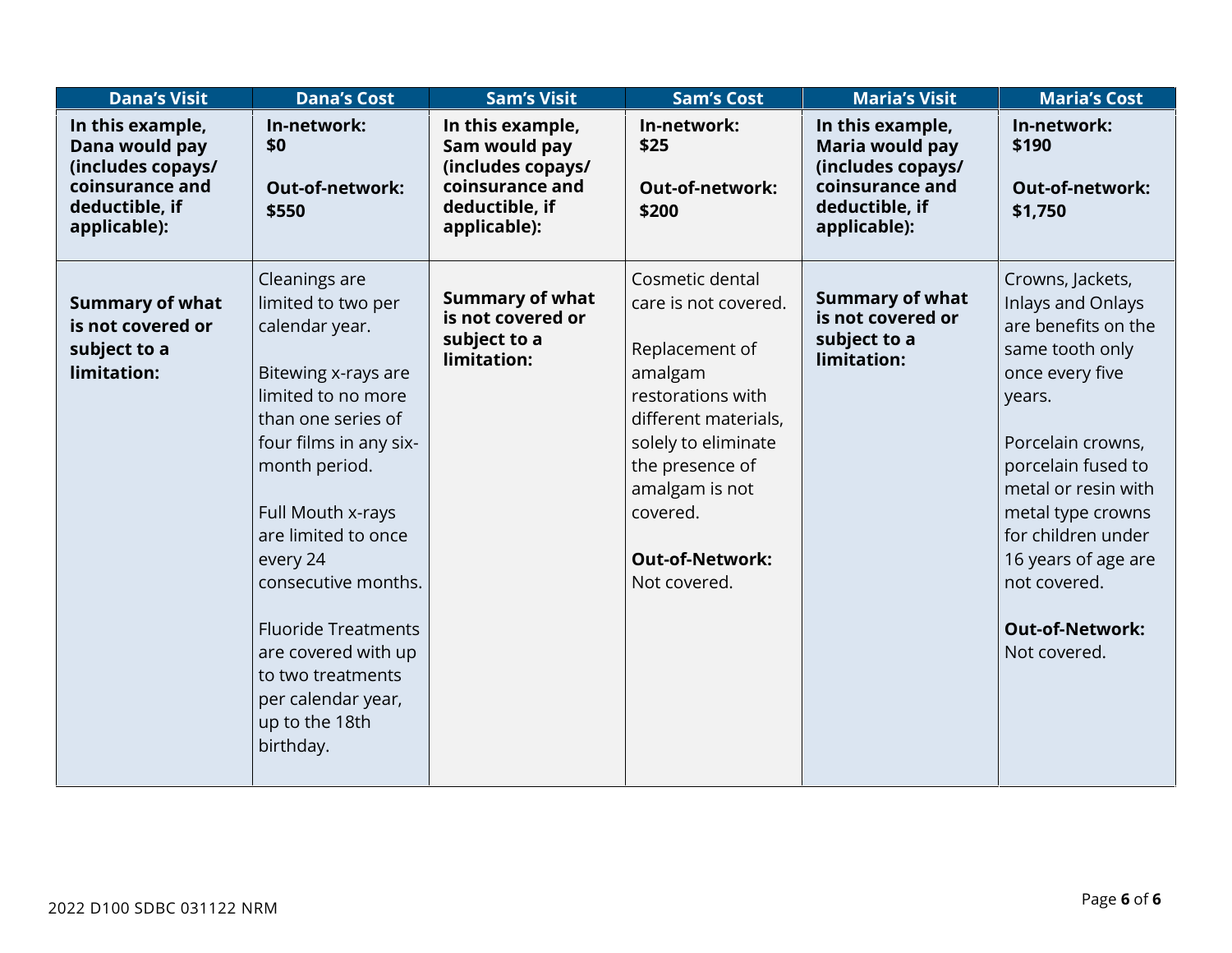# **Dental Plan 100**



Benefit Summary

# **THIS MATRIX IS ONLY A SUMMARY AND IS INTENDED TO HELP YOU COMPARE COVERAGE BENEFITS. FOR A DETAILED DESCRIPTION OF BENEFITS AND LIMITATIONS, PLEASE CONSULT YOUR** *EVIDENCE OF COVERAGE* **AND PLAN CONTRACT.**

# **Using Your Dental Plan**

Your Plan grants you access to a network of dental providers without deductibles or the filing of claim forms. To schedule an appointment, including referrals for consultation and emergency services, contact MediExcel's Member Line toll-free at (855) 633-4392.

| <b>PLAN FEATURES</b>     | <b>IN-NETWORK PROVIDERS</b> |
|--------------------------|-----------------------------|
| Calendar Year Deductible | \$0                         |
| Annual Benefit Maximum   | None                        |

| <b>ADA CODE</b> | <b>COVERED SERVICES</b>                                                                                                 | <b>COPAY</b> |
|-----------------|-------------------------------------------------------------------------------------------------------------------------|--------------|
|                 |                                                                                                                         |              |
|                 | <b>DIAGNOSTIC</b>                                                                                                       |              |
| D0120           | <b>Oral Evaluations</b>                                                                                                 | \$0          |
| D0210           | Full Mouth Series X-rays                                                                                                | \$0          |
| D0220           | Periapical X-ray Film                                                                                                   | \$0          |
| D0460           | <b>Pulp Vitality Test</b>                                                                                               | \$0          |
|                 | <b>PREVENTIVE</b>                                                                                                       |              |
| D1110           | Cleaning (Prophylaxis) - Adult                                                                                          | \$0          |
| D1120           | Cleaning (Prophylaxis) - Child                                                                                          | \$0          |
| D1203           | Fluoride - Child                                                                                                        | \$0          |
| D1204           | Fluoride - Adult                                                                                                        | \$0          |
| details.        | - Diagnostic and Preventive services may be subject to age and frequency limitations. See your Evidence of Coverage for |              |
|                 | <b>SPACE MAINTAINERS</b>                                                                                                |              |
| D1510           | Space Maintainer - Fixed Unilateral                                                                                     | \$30         |
| D1520           | Space Maintainer - Removable Unilateral                                                                                 | \$30         |
|                 | <b>RESTORATIVE</b>                                                                                                      |              |
|                 | PRIMARY OR PERMANENT TEETH                                                                                              |              |
| D2140           | Amalgam (Cavity) - 1 Surf Primary of Permanent                                                                          | \$10         |
| D2150           | Amalgam (Cavity) - 2 Surf Primary of Permanent                                                                          | \$12         |
| D2160           | Amalgam (Cavity) - 3 Surf Primary of Permanent                                                                          | \$15         |
| D2161           | Amalgam (Cavity) - 4 or more Surf Primary of Permanent                                                                  | \$15         |
| D2330           | Resin-Based Composite 1 Surf, Anterior                                                                                  | \$25         |
| D2331           | Resin-Based Composite 2 Surf, Anterior                                                                                  | \$25         |
| D2332           | Resin-Based Composite 3 Surf, Anterior                                                                                  | \$30         |
| D2335           | Resin-Based Composite 4 or more Surf, Anterior                                                                          | \$30         |
|                 | <b>CROWNS/BRIDGES</b>                                                                                                   |              |
| D2740           | Crown - Porcelain/Ceramic Substrate                                                                                     | \$190        |
| D2751           | Crown - Porcelain Fused to Predominantly Base Metal                                                                     | \$160        |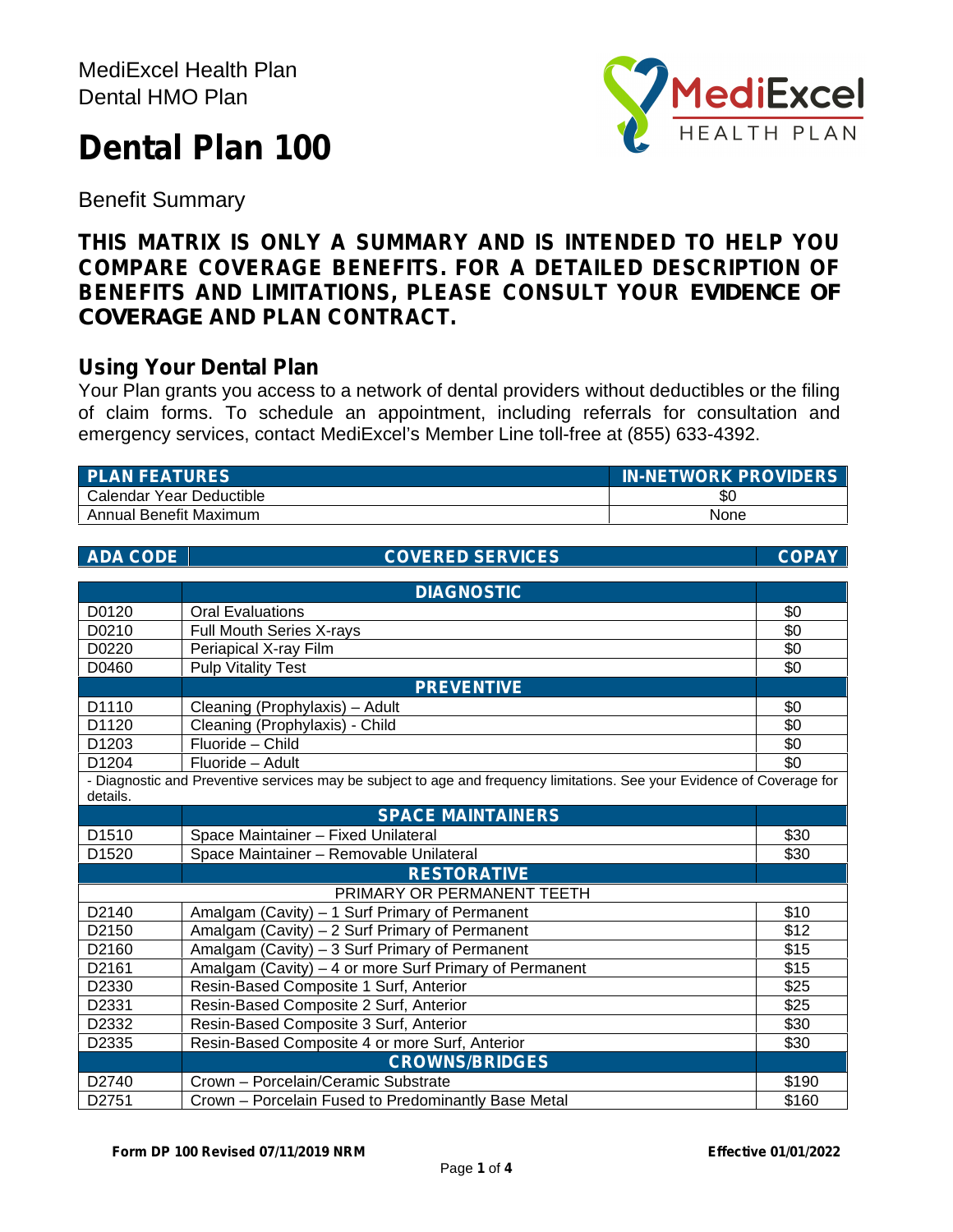| D2791          | Crown - Full Cast Predominantly Base Metal                                                                              | \$50         |
|----------------|-------------------------------------------------------------------------------------------------------------------------|--------------|
| D2910          | Recement Inlay, Onlay or Partial Coverage Restoration                                                                   | \$15         |
| D2920          | <b>Recement Crown</b>                                                                                                   | \$15         |
| D2930          | Prefab, Stainless Steel Crown - Primary Tooth                                                                           | \$35         |
| D2931          | Prefab, Stainless Steel Crown - Permanent Tooth                                                                         | \$40         |
| D2950          | Core Buildup, including any Pins                                                                                        | \$40         |
| D2952          | Post & Core in addition to Crown                                                                                        | \$45         |
| D6211          | Pontic - Cast Predominantly Base Metal                                                                                  | \$120        |
| D6241          | Pontic - Porcelain Fused to Predominantly Base Metal                                                                    | \$100        |
| D6251          | Pontic - Resin with Predominantly Base Metal                                                                            | \$120        |
|                | - Full mouth rehabilitation is defined as 6 or more units of covered crowns and/or pontic under one treatment plan.     |              |
|                | - Charges for crowns and bridgework are per unit. There will be additional charges for the actual cost of the gold/high |              |
| noble metal.   |                                                                                                                         |              |
|                | <b>ENDODONTICS</b>                                                                                                      |              |
| D3110          | Pulp Cap - Direct (excluding final restoration)                                                                         | \$30         |
| D3120          | Pulp Cap - Indirect (excluding final restoration)                                                                       | \$30         |
| D3220          | Therapeutic Pulpotomy (excluding final restoration)                                                                     | \$20         |
| D3310          | Root Canal Therapy - Anterior (excluding final restoration)                                                             | \$100        |
| D3320          | Root Canal Therapy - Bicuspid (excluding final restoration)                                                             | \$100        |
| D3330          | Root Canal Therapy - Molar (excluding final restoration)                                                                | \$140        |
| D3346          | Retreatment of Previous Root Canal Therapy - Anterior                                                                   | \$160        |
| D3410          | Apicoectomy/Periradicular Surgery - Anterior                                                                            | \$120        |
| D3430          | Retrograde Filling - Per Root                                                                                           | \$70         |
|                | <b>PERIODONTICS</b>                                                                                                     |              |
| D4210          | Gingivectomy or Gingivoplasty - 4 or more Teeth - Per Quadrant                                                          | \$80         |
| D4211          | Gingivectomy or Gingivoplasty - 1-3 Teeth - Per Tooth                                                                   | \$50         |
| D4260          | Osseous Surgery (Incl. flap entry & closure) - 4 or more Teeth Per Quadrant                                             | \$80         |
| D4341          | Periodontal Scaling and Root Planing - 4 or more Teeth - Per Quadrant                                                   | \$30         |
|                | <b>REMOVABLE PROSTHODONTICS</b>                                                                                         |              |
|                |                                                                                                                         |              |
|                |                                                                                                                         |              |
| D5110          | Complete Denture - Maxillary                                                                                            | \$210        |
| D5120          | Complete Denture - Mandibular                                                                                           | \$210        |
| D5130          | Immediate Denture - Maxillary                                                                                           | \$210        |
| D5140          | Immediate Denture - Mandibular                                                                                          | \$210        |
| D5211          | Maxillary Partial Denture - Resin Base (including retentive/clasping materials,<br>rests and teeth)                     | \$160        |
| D5212          | Mandibular Partial Denture - Resin Base (including retentive/clasping materials,                                        | \$160        |
|                | rests and teeth)                                                                                                        |              |
| D5213          | Maxillary Partial Denture - Cast Metal Framework with Resin Denture Bases                                               | \$200        |
|                | (including any conventional clasps, rests and teeth)                                                                    |              |
| D5214          | Mandibular Partial Denture - Cast Metal Framework with Resin Denture Bases                                              | \$200        |
|                | (including any conventional clasps, rests and teeth)                                                                    |              |
| D5410          | Adjust Complete Denture - Maxillary                                                                                     | \$30         |
| D5411          | Adjust Complete Denture - Mandibular                                                                                    | \$30         |
| D5421          | Adjust Partial Denture - Maxillary                                                                                      | \$30         |
| D5422          | Adjust Partial Denture - Mandibular                                                                                     | \$30         |
|                | <b>REPAIRS TO PROSTHETICS</b>                                                                                           |              |
| D5510          | Repair Broken Complete Denture Base                                                                                     | \$30         |
| D5520          | Replace Missing or Broken Teeth - Complete Denture (each tooth)                                                         | \$30         |
| D5610          | Repair Resin Denture Base                                                                                               | \$30         |
| D5630          | Repair or Replace Broken Retentive/Clasping Materials - Per Tooth                                                       | \$30         |
| D5640          | Replace Broken Teeth - Per Tooth                                                                                        | \$30         |
| D5650          | Add Tooth or Existing Partial Denture (\$5 each additional tooth)                                                       | \$30         |
| D5660          | Add Clasp to Existing Partial Denture                                                                                   | \$25         |
| D5730          | Reline Complete Maxillary Denture (Chairside)                                                                           | \$30         |
| D5731<br>D5740 | Reline Complete Mandibular Denture (Chairside)<br>Reline Maxillary Partial Denture (Chairside)                          | \$30<br>\$30 |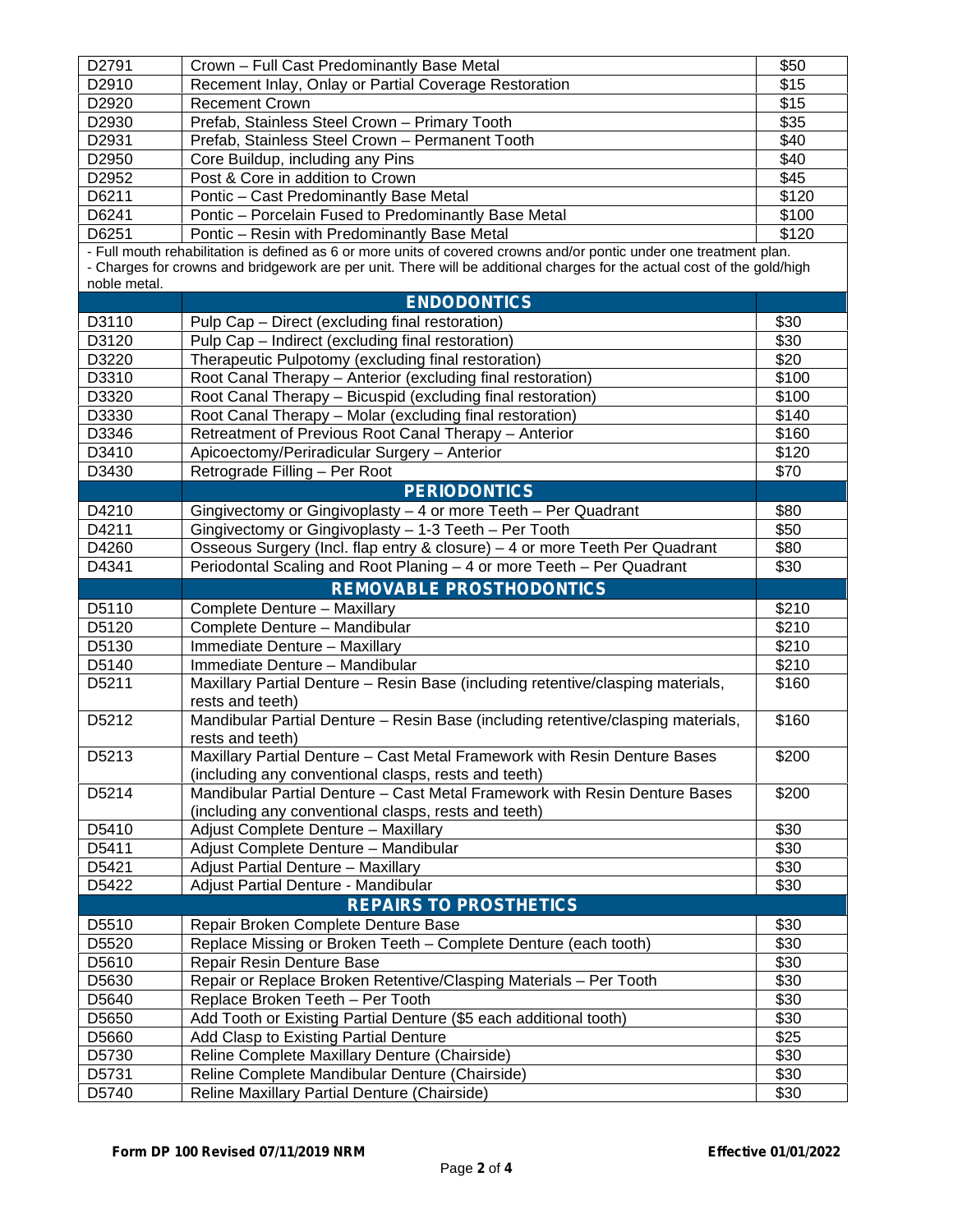| D5741 | Reline Mandibular Partial Denture (Chairside)                                                     | \$30    |
|-------|---------------------------------------------------------------------------------------------------|---------|
| D5750 | Reline Complete Maxillary Denture (Lab)                                                           | \$45    |
| D5751 | Reline Complete Mandibular Denture (Lab)                                                          | \$45    |
| D5760 | Reline Maxillary Partial Denture (Lab)                                                            | \$45    |
| D5761 | Reline Mandibular Partial Denture (Lab)                                                           | \$45    |
| D5820 | Interim Partial Denture (Maxillary)                                                               | \$45    |
|       | <b>ORAL SURGERY</b>                                                                               |         |
| D7210 | Surgical Removal of Erupted Tooth                                                                 | \$25    |
| D7220 | Removal of Impacted Tooth - Soft Tissue                                                           | \$65    |
| D7230 | Removal of Impacted Tooth - Partially Bony                                                        | \$75    |
| D7240 | Removal of Impacted Tooth - Completely Bony                                                       | \$120   |
| D7310 | Alveoloplasty in Conjunction with Extractions - 4 or more Teeth or Tooth Spaces<br>- Per Quadrant | \$25    |
| D7510 | Incision and Drainage of Abscess - Intraoral Soft Tissue                                          | \$30    |
| D7960 | Frenulectomy (Frenectomy, Frenotomy) Separate Procedure                                           | \$40    |
|       | <b>MISCELLANEOUS</b>                                                                              |         |
| D9110 | Palliative (Emergency) Treatment of Dental Pain - minor procedure                                 | \$20    |
| D9440 | Office Visit – after regularly scheduled hours                                                    | \$10    |
| D9999 | Broken Appointment (notified less than 24 hours before appointment time)                          | \$10    |
|       | <b>ORTHODONTICS</b>                                                                               |         |
| D8080 | Comprehensive Orthodontic Treatment - Adolescent                                                  | \$1,200 |
| D8090 | Comprehensive Orthodontic Treatment - Adult                                                       | \$1,400 |
|       | <b>PLAN EXCLUSIONS AND LIMITATIONS*</b>                                                           |         |

#### **\*Services that May Not be Covered Under the Plan:**

- 1. Services or supplies that are covered in whole or in part:
	- (a) under any other part of this Dental Plan; or
	- (b) under any other plan of group benefits provided by or through your employer.
- 2. Services and supplies to diagnose or treat a disease or injury that is not:
	- (a) a non-occupational disease; or
	- (b) a non-occupational injury
- 3. Services not listed in this Dental Care Benefit Summary that applies, unless otherwise specified in the Evidence of Coverage.
- 4. Those for replacement of a lost, missing or stolen appliance, and those for replacement of appliances that have been damaged due to abuse, misuse or neglect.
- 5. Those for plastic, reconstructive or cosmetic surgery, or other dental services or supplies, that are primarily intended to improve, alter or enhance appearance.
- 6. Those for or in connection with services, procedures, drugs or other supplies that are determined by MediExcel Health Plan to be experimental or still under clinical investigation by health professionals.
- 7. Those of any of the following services:
	- (a) An appliance or modification of one if an impression for it was made before the person became a covered person;
	- (b) A crown, bridge, or cast or processed restoration if a tooth was prepared for it before the person became a covered person;
	- (c) Root canal therapy if the pulp chamber for it was opened before the person became a covered person.
- 8. Those for space maintainers, except when needed to preserve space resulting from the premature loss of deciduous teeth.
- 9. Services given by an out-of-network dental provider.